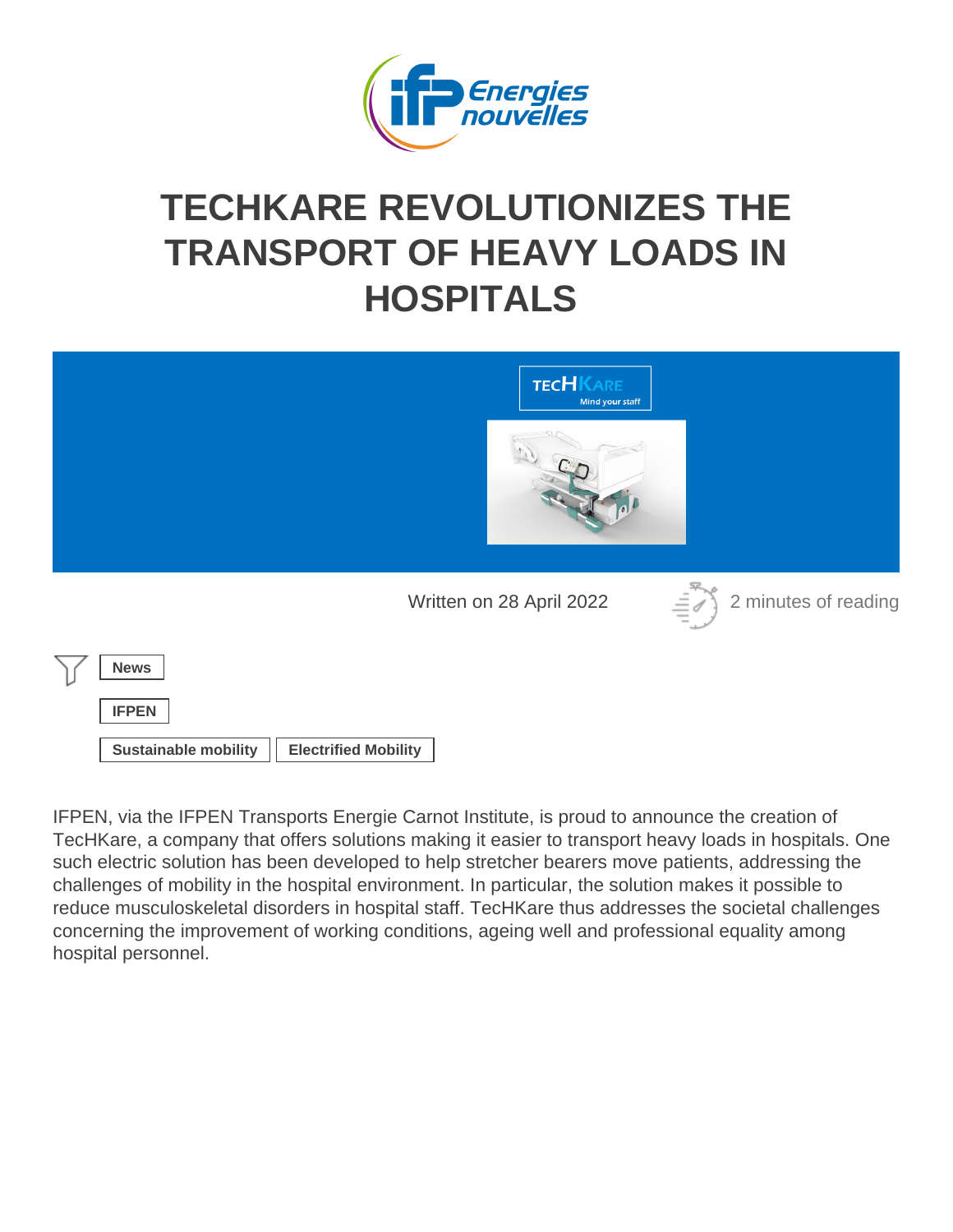- TecHKare was created by an employee via the spin-off policy, with support provided throughout the  $\bullet$ project. IFPEN thus contributes to the French plane Plan almohed in 2019 by Bpifrance to foster the emergence and growth of startups stemming from the research sector.
- TecHKare has been nominated for the 23rd edition of-Lab innovation competition

Origin of the TecHKare project

The TecHKare adventure began in 2018 during IFPEN's

first innovation challenge. The proposed solution – a removable powertrain to effortlessly transport any type of bed, stretcher or wheelchair and take the strain off hospital stretcher bearers, called "OwlOne" – was one of the winners. The technology was then developed within the [IFPEN Transports Energie](https://www.ifpenergiesnouvelles.com/innovation-and-industry/support-innovative-smes-and-start-ups/ifpen-transports-energie-carnot-institute)